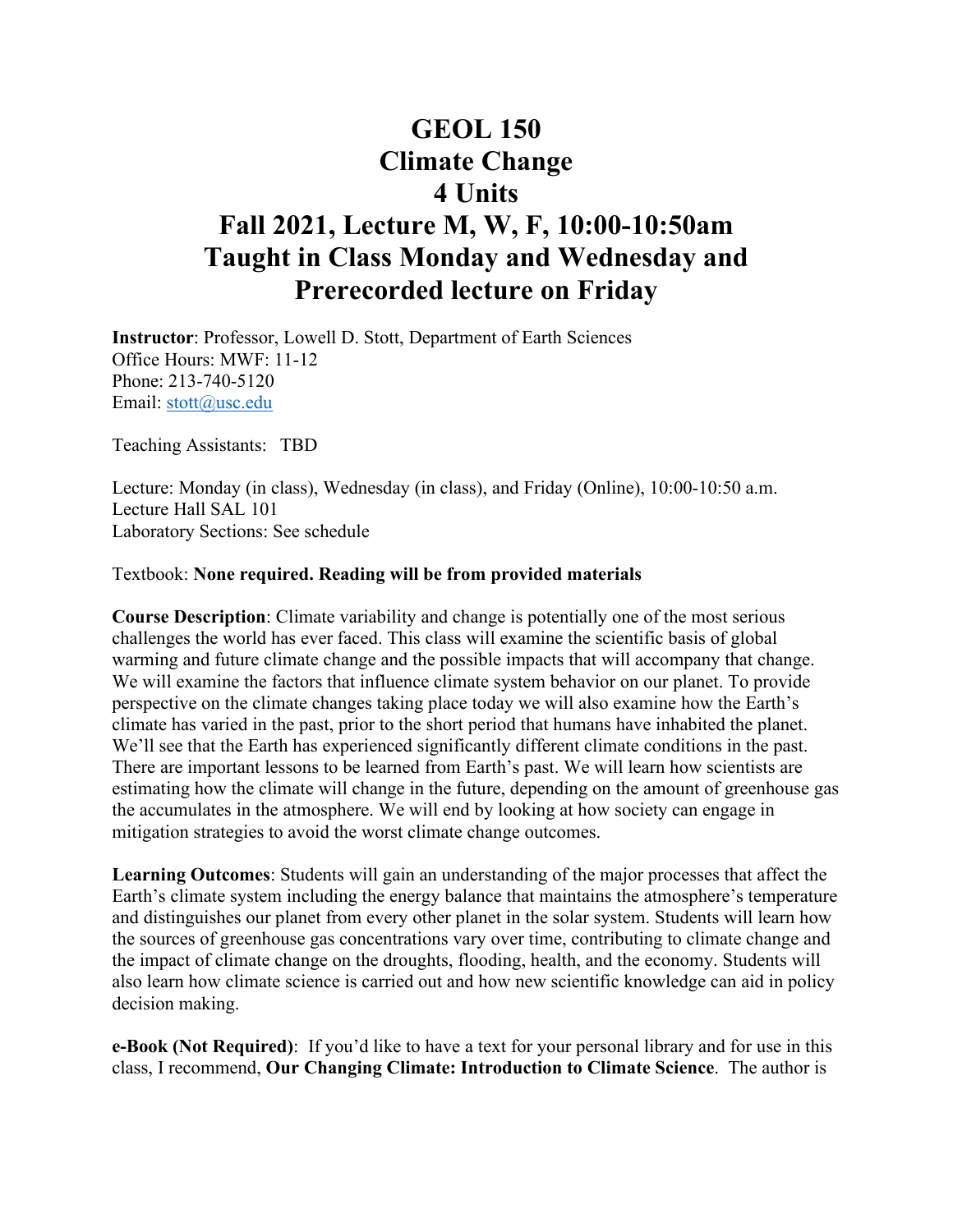Chad Kauffman. The book is published by the American Meteorological Society as an e-book. You can purchase a rental at the following link: [https://edubooks.ametsoc.org/CLTX-Ed1.](https://edubooks.ametsoc.org/CLTX-Ed1) **In Class Questions**: You'll be asked questions during lecture. These will provide feedback to me so that I understand how well you are understanding the material we are discussing.

**Midterm Exams**. Two midterm exams will be conducted. Each is 50 questions, multiple choice. The questions are taken from Lecture.

**Laboratory**: You are required to do a laboratory section, which will be taught by a TA. These labs provide experiences designed to give you exposure to how climate science is conducted and how scientists formulate visualize data and then form hypotheses that are tested against observations and model experiments.

**Grading**: Details about grading are summarized at the end of the syllabus. Scores on all assignments and exams will be posted on Blackboard.usc.edu

**Academic Integrity**: University policies on academic dishonesty are printed in SCAMPUS and SJACS, s. Because cheating negatively affects everyone in the class, we will follow USC guidelines and report all academic misconduct. USC policies on cheating are strict and the minimum punishment is a "0" on the assignment. The instructor and TA's are always available for extra help and advice. If the Prof. thinks you are at risk of failing the course, he will let you know via email and will encourage you to get extra help.

**Disability Services:** Students requesting academic accommodations based on a disability are required to register with Disability Services and Programs (DSP) each semester. A letter of verification for approved accommodations can be obtained from DSP when adequate documentation is filed; *please be sure the letter is delivered to the professor as early in the semester as possible, and at least 2 weeks prior to the first midterm*. DSP is open Monday-Friday, 8:30-5:00. The office is in Student Union 301 and the phone number is (213) 740-0776.

## **Course Syllabus**

#### **PART I- Earth's Climate as a Dynamic System Week 1**

Mon. Aug. 23, Introduction: The Scientific Method, Questions, Hypotheses, Theory

Wed. Aug. 25, Importance of Earth's Climate System

Fri. Aug 27, Current Climate Paradigm

### **Week 2 Observing Climate Change**

Mon. Aug. 30, Climate System Variables, Observing, Detecting and Assessing Change vs Variability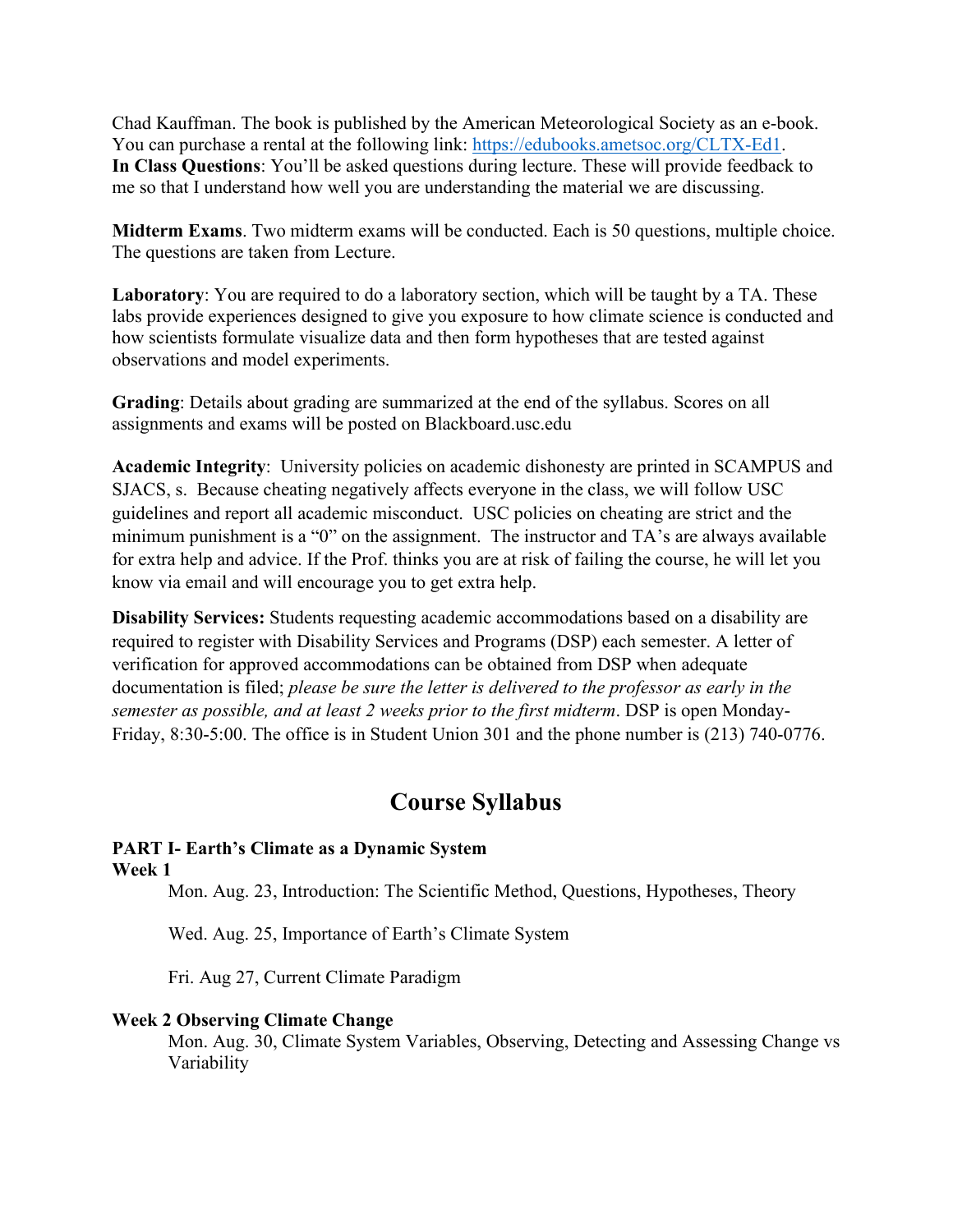Wed. Sept. 1, How Climate System Observations are used by scientist to understand Climate System behavior

Fri. Sept. 3, Review of Climate Observations

## **Week 3 Tools for Investigating Earth's Climate**

Mon. Sept. 6, **Labor Day Holiday**

Wed. Sept. 8, Defining Climate Zones on Earth (Deserts, Rainforests, Ice Caps etc)

Fri. Sept. 10, Observations and Analysis of Climate Change

## **PART II Principles of Climatic Processes**

#### **Week 4 Radiation Flux and Heat within the Climate System**

Mon. Sept. 13, Energy and Entropy (Energy Distribution, The Greenhouse Effect)

Wed. Sept. 15, Global Radiation (Incoming vs Outgoing Energy)

Fri. Sept. 17, Global Radiation (continued)

### **Week 5 Water in Earth's Climate System**

Mon. Sept. 20, Earth's Energy Budget Discussion (continues from last week)

Wed. Sept. 22, Properties of Water in Earth's Climate System

Fri. Sept. 24, Clouds and Precipitation Types

### **Week 6 Global Atmospheric Circulation**

Mon. Sept. 27, **Midterm 1**

Wed. Sept. 29, Forces that Cause Air to Move

Fri. Oct. 1, Forces that Cause Air to Move

#### **Week 7 Atmosphere-Ocean Relationships**

Mon. Oct. 4, Atmospheric Circulation

Wed. Oct. 6, Ocean Circulation

Fri. Oct. 8, A Changing Ocean in a Changing Climate (carbon uptake, ocean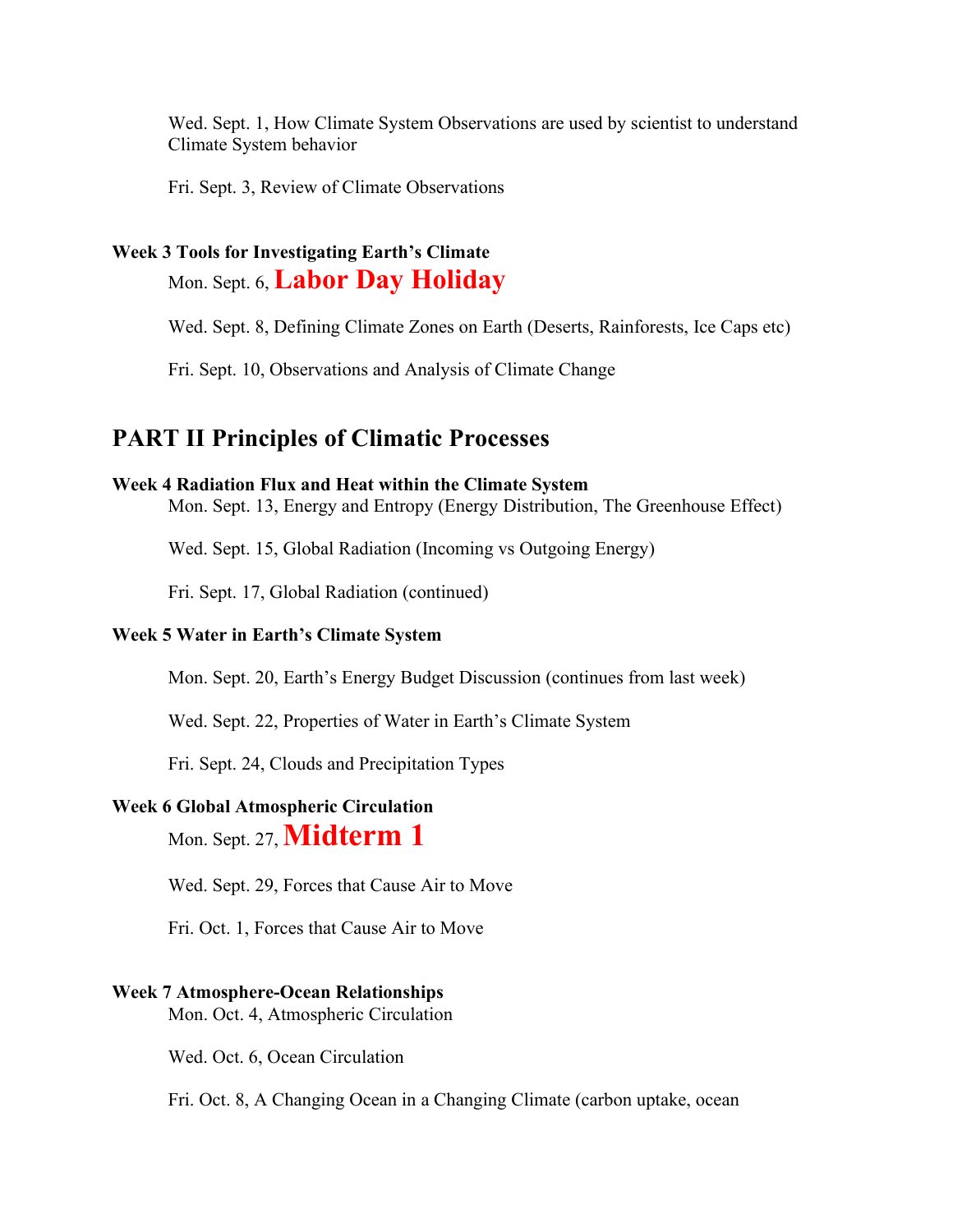acidification, sea level rise)

## **PART III Climate Variability vs Climate Change**

## **Week 8 Natural Drivers of Climate Change**

Mon. Oct. 11, Natural Drivers of Climate Variability and Change

Wed. Oct. 13, Short and Long-term Feedbacks that influence Climate Behavior

# Fri. Oct. 15, **Fall Recess**

**Week 9 Paleoclimatic (Past Climate Changes): Lessons from Past Climate Changes** Mon. Oct. 18, Reconstructing Earth's Climate of the Past

Wed. Oct. 20, Climate Changes over Geologic Time

Fri. Oct. 22, The Appearance of Humans and the Pleistocene Ice Ages and  $CO<sub>2</sub>$ 

**Week 10 Future Climate Projections: Numerical Climate Model Simulations** Mon. Oct. 25, What is a Climate Model and What does it do?

Wed. Oct. 27, How do Scientists Conduct Climate Model Experiments to Assess the Future?

Fri. Oct. 29, Assessing Model Skill and Uncertainties

## **PART IV Our Relationship to Climate Variability**

### **Week 11 Human Involvement**

Mon. Nov. 1, **Midterm 2**

Wed. Nov. 3, The Intergovernmental Panel on Climate Change (**IPCC**)

Fri. Nov. 5, Future Greenhouse Gas Emission Scenarios and Atmospheric  $CO<sub>2</sub>$ 

### **Week 12 Climate Change Projections (Pathways for the future)**

Mon. Nov. 8, Future Climate Change Projections from Models

Wed. Nov. 10, Future Climate Simulations from Models

Fri. Nov. 12, How do the IPCC Scenarios Project onto the Future?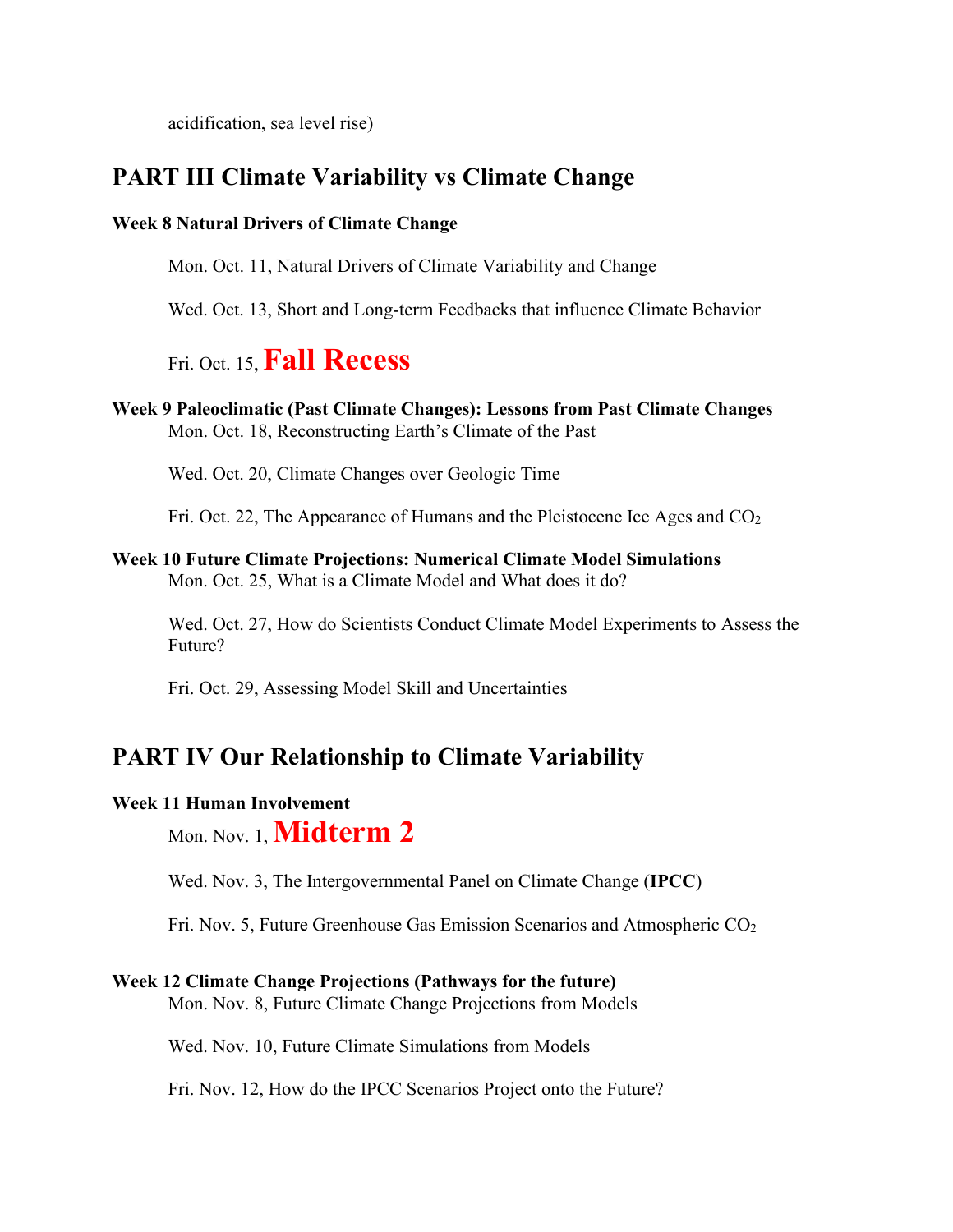#### **Week 13 Human Needs vs Mitigation Strategies**

Mon. Nov. 15, How are humans influencing Earth's Energy Budget?

Wed. Nov. 17, Mitigation

Fri. Nov. 19, Adaptation

### **Week 13 Human Needs, Actions and Public Policy**

Mon. Nov. 22, Climate Policy Making at the National and International Level

Wed. Nov. 24, In class discussion about prospects for intervention

## Fri. Nov. 26, **Thanksgiving Break**

#### **Week 13 Human Needs, Actions and Public Policy**

Mon. Nov. 29, Communicating about Climate and Climate Change

Wed. Dec. 1, In Class Discussion about Communicating about Climate Change

Fri. Dec. 3, **Final Day of Class-Summary**

## **Week of Dec. 8-15 Final Exams**

## **Course Policies and Grading**

#### **Grading and Grade Calculation**

Lab Portion: 33% of course

In class Exams: 33% of course. 2 midterms

Final exam: 33%

#### **Calculating Your Final Course Score**

 $(0.33 * Lab) + (0.33 * Midterms) + (0.33 * Final Exam) = Final Score$ 

#### **Notes about Exams**

Midterm Exams (2), 50 questions. Multiple Choice. Each question is worth 1pt.

Final exam 100 questions. Multiple Choice Each question is worth 1pt. Approximately ½ of the questions will be based on material from midterms 1 and 2.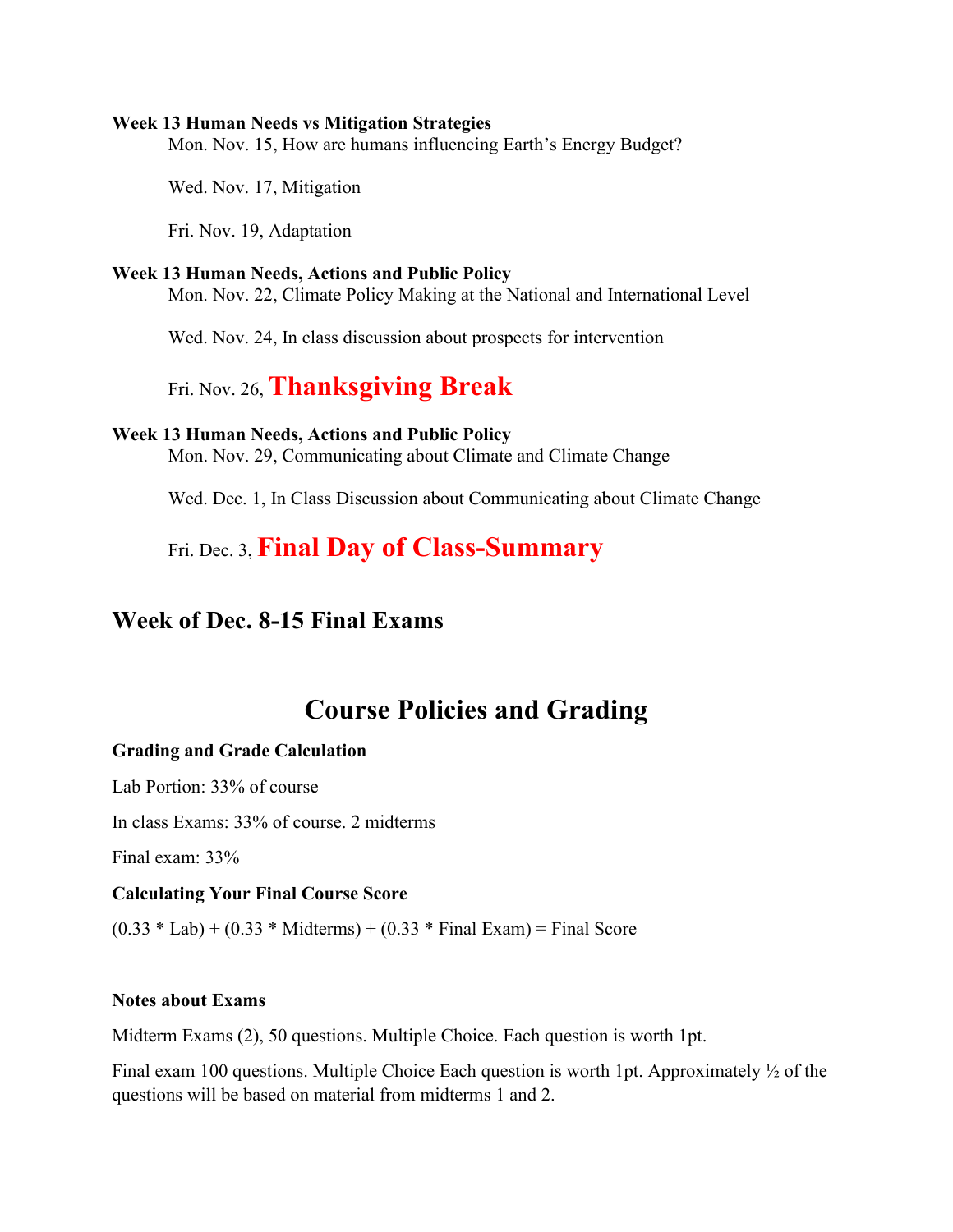No early exams are allowed.

Exams must be taken at the scheduled time unless special circumstances justify.

Students who do not take an exam receive zero points as a grade on that exam.

Make-up exams can be only taken in cases of illness or family emergency or other university event.

Make-up exams are scheduled and set by the instructor.

## **Notes about Grade Curves**

A curve is applied to the final score distribution at the end of the semester.

## **USC Statement on Academic Conduct and Support Systems**

## **Academic Conduct:**

Plagiarism – presenting someone else's ideas as your own, either verbatim or recast in your own words – is a serious academic offense with serious consequences. Please familiarize yourself with the discussion of plagiarism in *SCampus* in Part B, Section 11, "Behavior Violating University Standards" [policy.usc.edu/scampus-part-b.](https://policy.usc.edu/scampus-part-b/) Other forms of academic dishonesty are equally unacceptable. See additional information in *SCampus* and university policies on scientific misconduct, http://policy.usc.edu/scientific-misconduct.

## **Support Systems:**

## *Student Counseling Services (SCS) – (213) 740-7711 – 24/7 on call*

Free and confidential mental health treatment for students, including short-term psychotherapy, group counseling, stress fitness workshops, and crisis intervention. [engemannshc.usc.edu/counseling](https://engemannshc.usc.edu/counseling)

## *National Suicide Prevention Lifeline – 1 (800) 273-8255*

Provides free and confidential emotional support to people in suicidal crisis or emotional distress 24 hours a day, 7 days a week. [www.suicidepreventionlifeline.org](http://www.suicidepreventionlifeline.org/)

*Relationship and Sexual Violence Prevention Services (RSVP) – (213) 740-4900 – 24/7 on call* Free and confidential therapy services, workshops, and training for situations related to gender-based harm. [engemannshc.usc.edu/rsvp](https://engemannshc.usc.edu/rsvp/)

## *Sexual Assault Resource Center*

For more information about how to get help or help a survivor, rights, reporting options, and additional resources, visit the website[: sarc.usc.edu](http://sarc.usc.edu/)

*Office of Equity and Diversity (OED)/Title IX Compliance – (213) 740-5086*